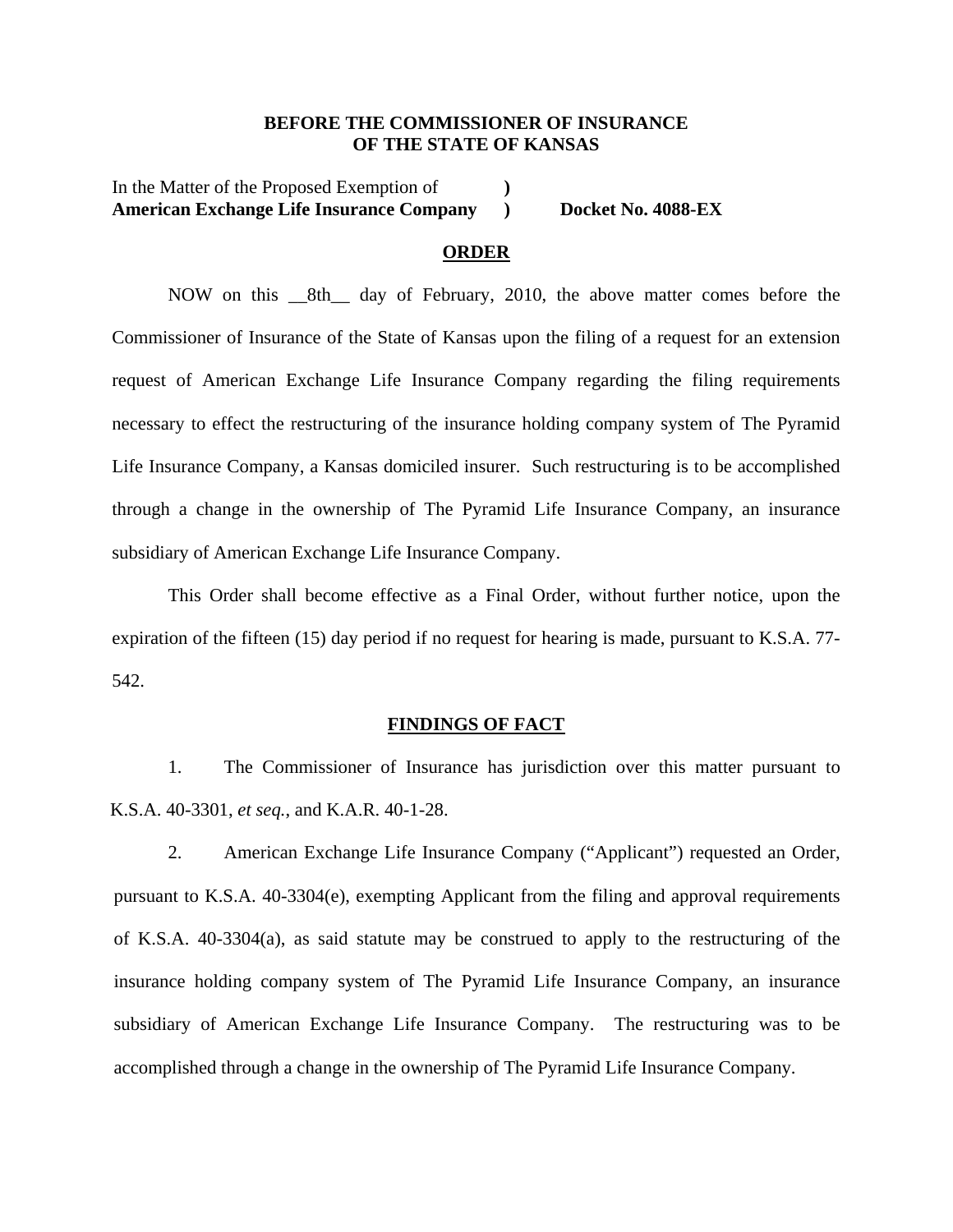3. The Commissioner of Insurance approved the request by Applicant to be exempt from the formal filing and approval requirements of K.S.A. 40-3304(a) as they apply to the reorganization of The Pyramid Life Insurance Company, provided the restructuring was effected within sixty (60) days of the date of order.

4. The Commissioner signed the order on November 20, 2009.

 5. On January 26, 2010, the Applicant requested that the Kansas Insurance Department extend the deadline to effect the proposed restructuring to February 28, 2010 to accommodate the transfer of ownership of The Pyramid Life Insurance Company from American Exchange Life Insurance Company to UAC Holding, Inc.

6. Evidence supports approval of the extension of the exemption request.

### **CONCLUSIONS OF LAW**

### **IT IS THEREFORE, BY THE COMMISSIONER OF INSURANCE, ORDERED THAT:**

1. An extension is hereby granted to the exemption request of the Applicant regarding the filing requirements necessary to affect the restructuring of the insurance holding company system of The Pyramid Life Insurance Company to be accomplished through a change in the ownership of The Pyramid Life Insurance Company, which will result in UAC Holding, Inc. owning 100% of the common stock of The Pyramid Life Insurance Company, provided that the restructuring is effected the earlier of February 28, 2010 or sixty (60) days of the date of this Order.

2. The Commissioner of Insurance retains jurisdiction over this matter to issue any and all further Orders deemed appropriate or to take such further action as necessary to dispose of this matter.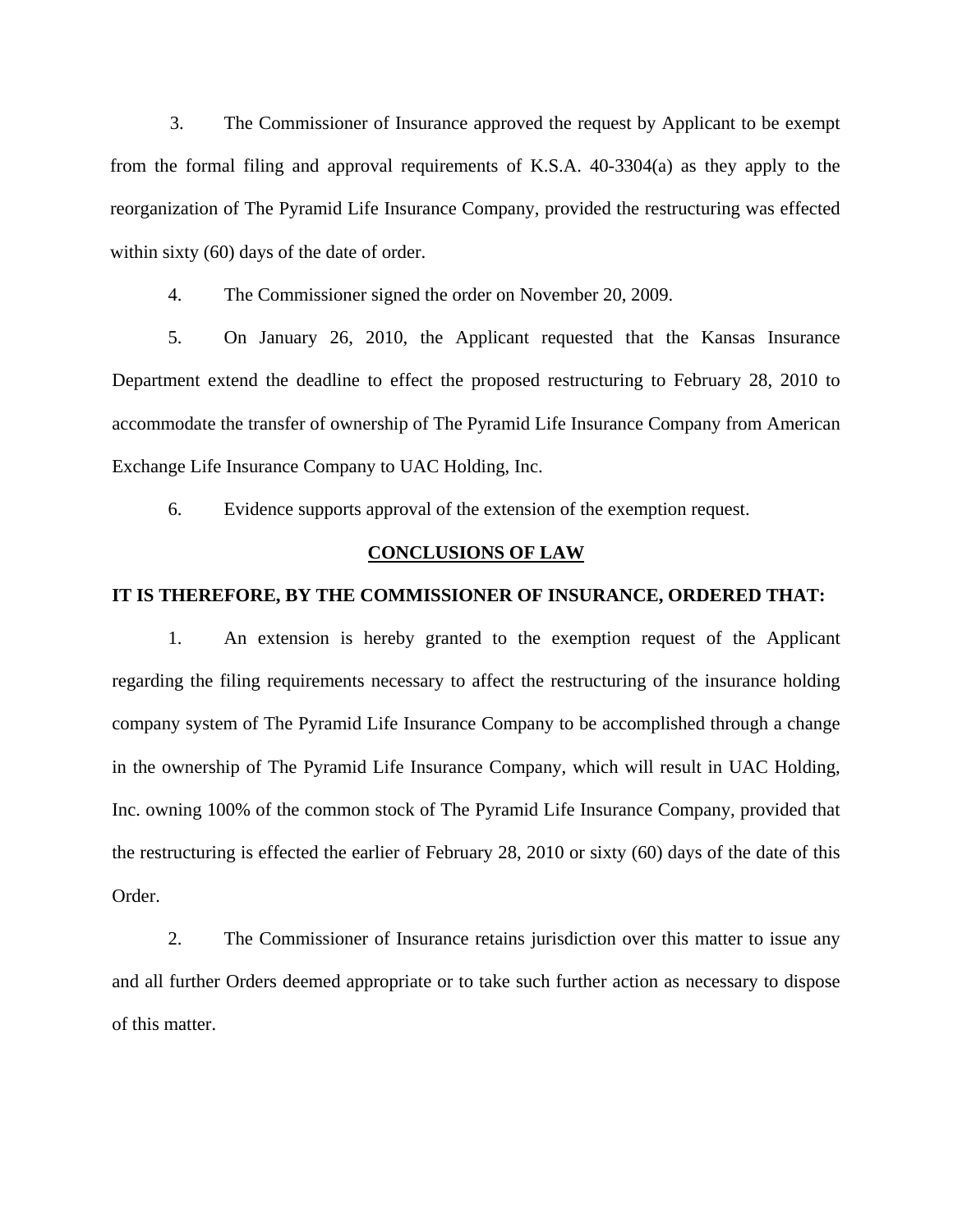## **NOTICE OF RIGHTS**

You are entitled to a hearing pursuant to K.S.A. 77-537, the Kansas Administrative Procedure Act. If you desire a hearing, you must file a written request for a hearing with:

> John W. Campbell, General Counsel Kansas Insurance Department 420 S.W. 9th Street Topeka, Kansas 66612.

This request must be filed within fifteen (15) days from the date of service of this Order.

If you request a hearing, the Kansas Insurance Department will notify you of the time and place

of the hearing and information on the procedures, right of representation, and other rights of

parties relating to the conduct of the hearing, before commencement of same.

If a hearing is not requested in the time and manner stated above, this Order shall become

effective as a Final Order upon the expiration of time for requesting a hearing, pursuant to

K.S.A. 77-613. In the event that you file a petition for judicial review, pursuant to K.S.A. 77-

613(e), the agency officer to be served on behalf of the Kansas Insurance Department is:

John W. Campbell, General Counsel Kansas Insurance Department 420 S.W. 9th Street Topeka, Kansas 66612.

# **IT IS SO ORDERED THIS \_\_8th\_\_ DAY OF February, 2010, IN THE CITY OF TOPEKA, COUNTY OF SHAWNEE, STATE OF KANSAS.**



\_/s/ Sandy Praeger\_\_\_\_\_\_\_\_\_\_\_\_\_\_\_ Sandy Praeger Commissioner of Insurance

By:  $\angle$ s/ John W. Campbell $\angle$  John W. Campbell General Counsel